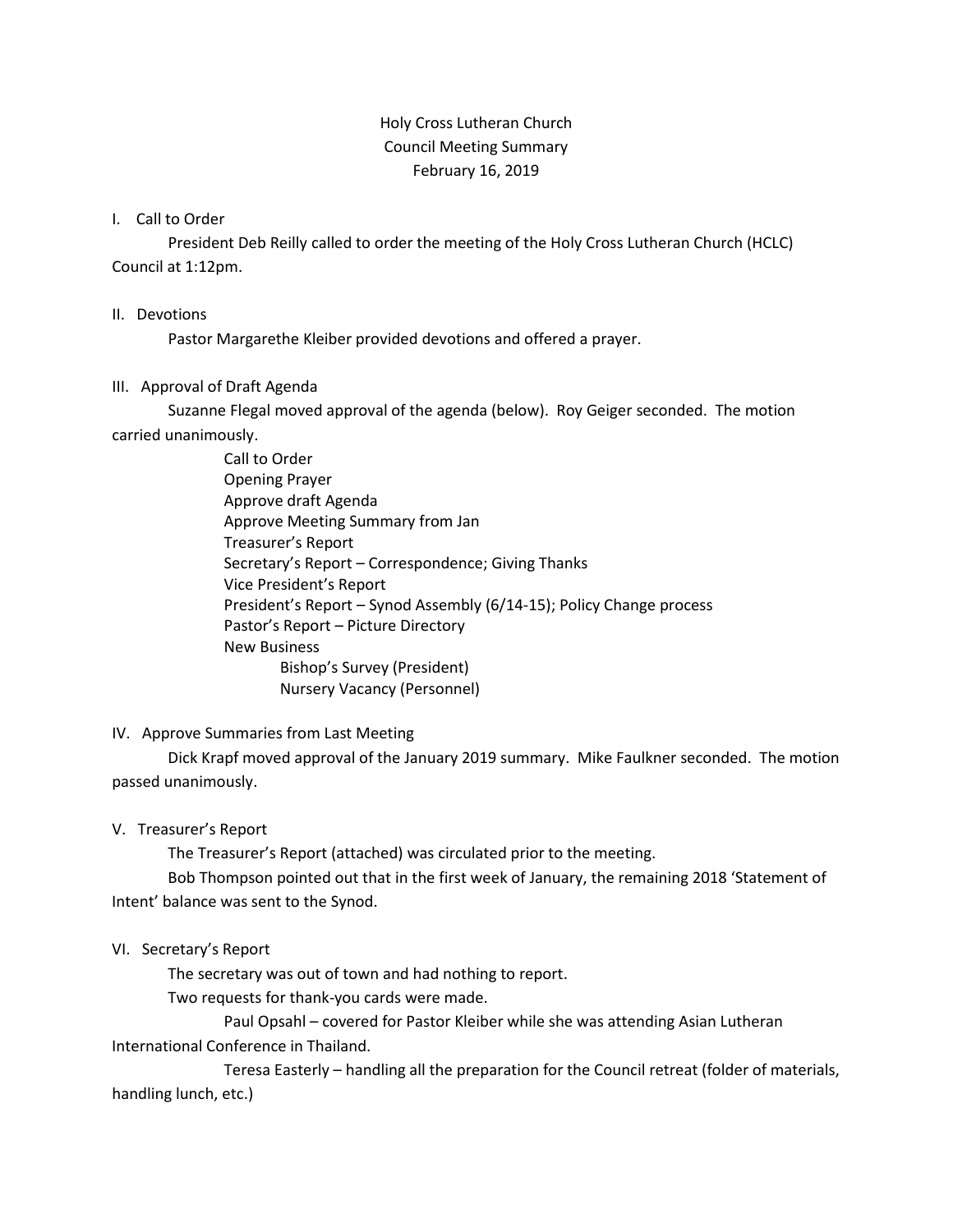#### VII. Vice President's Report

Sam Carter circulated the report (attached) prior to the meeting. There were no clarifying questions.

### VIII. President's Report

Deb Reilly circulated the report (attached) prior to the meeting.

Deb Reilly informed the Council that the Synod Assembly is June 14-15, and Holy Cross needs to select three members to attend. The suggested names included: Nicole Lopez, Gene Bain, Chris Nelson, Cecilia Brown and April Setlik. Will talk with these members to verify that they will be able to attend. Once three members have been confirmed, the list of names will be submitted to the congregation for vote.

Deb Reilly started to discuss the policy change process and asked Suzanne Flegal, who is on the archive team, to provide details. Suzanne Flegal said that the secretary of the Council will record and keep paper and electronic ministry team reports and updated documents which contain policy changes. Council secretary will provide electronic copy of those updated documents to the church administrator.

### IX. Pastor's Report

Pastor Kleiber circulated her report prior to the meeting.

Pastor Kleiber informed the Council that May 19 will be her last day at Holy Cross.

Pictorial directory will be done through LifeTouch and photography sessions will be scheduled for April or May. Those who do a photography session, will receive a copy of the Holy Cross pictorial directory.

### X. Ministry Reports

Personnel – Dick Krapf provided nursery opening during new business. Evangelism – Roy Geiger circulated a report (attached) prior to the meeting. Fellowship – Pam Darby had no updates at this time. Outreach – Suzanne Flegal circulated a report (attached) prior to the meeting. Stewardship – Mike Faulkner circulated a report (attached) prior to the meeting. Christian Education – Betty Skelton circulated a report (attached) prior to the meeting. Property – Dennis Pattison had no updates at this time. Worship and Music – Kathy Makowski circulated a report (attached) prior to the meeting. Youth – Currently no ministry lead and no updates at this time.

### XI. New Business

Deb Reilly provided a copy of the Metro D.C. Synod – Leadership Transition 2019 Pre-Assembly Listening Survey to the Council members. The Council went through each question and provided answers for Holy Cross. Deb Reilly will go online and submit the answers provided by Council.

Dick Krapf discussed the current nursery opening. A candidate was interviewed, but unfortunately it didn't work out. Scheduled to meet with another candidate the following week.